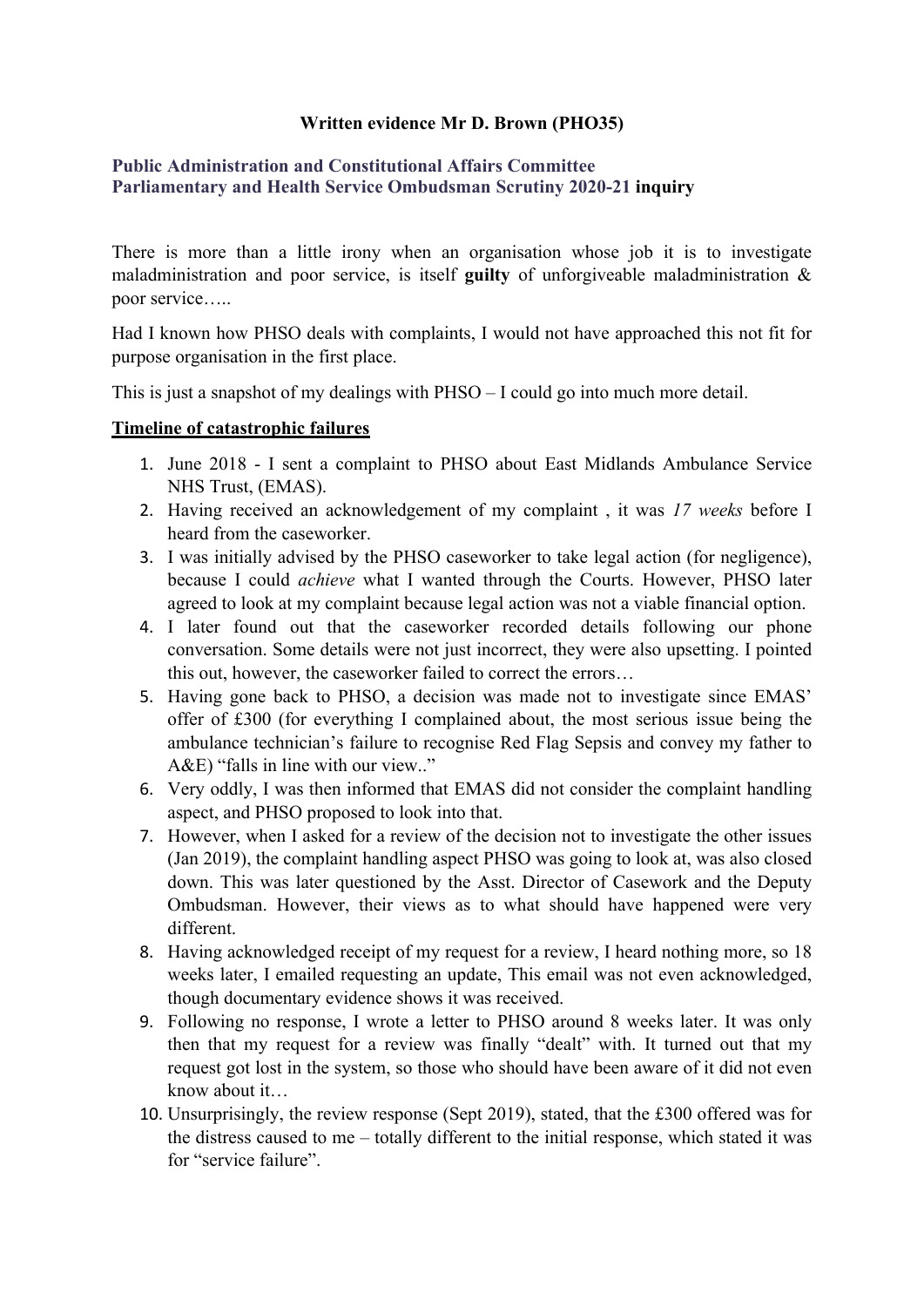- 11. I was also informed in that response, that a new case would be set up to consider EMAS complaint handling.
- 12. A further 18 weeks down the line, having heard nothing, I wrote an email to Ombudsman Rob Behrens.
- 13. I later found out that the Dep. Ombudsman sat on an email from a colleague for 6 weeks, further delaying the new case.
- 14. The new case was finally allocated to new case worker (Jan 2020). He had already been asked to prioritise this because of the poor service I had already received.
- 15. However, having written to me in January 2020, I did not hear from him again until October, some 37 weeks later, and then it was only to ask if he could ring me to discuss the case! I informed him that he had more than enough information and asked him to get on with it.
- 16. Another 20 weeks passed, so I requested an update, (March 2021).
- 17. I was informed that his provisional views were being quality checked, which was far too coincidental!
- 18. Having received his views, I submitted further very significant information. However, this was dismissed within just 17 minutes of receipt.
- 19. It is very significant that my irrefutable documentary evidence was ignored, yet EMAS unsubstantiated claims were accepted.
- 20. I requested an extension to give a full response to the provisional views. This was not acted upon until *after* the deadline, by which time I had sent my very hurried response, which caused me further considerable distress.
- 21. I was later informed in an email from the caseworker's manager, "I will update you next week<sup>….</sup>
- 22. 3 weeks later I emailed her because I had not received any further communication from her.
- 23. Despite a final decision being made there is no "Final Decision" Form.
- 24. Though PHSO "found" two EMAS maladministration errors, other issues were ignored despite the evidence. PHSO recommended EMAS pay £100 for those administration errors.

Following this debacle over almost 3 years, which has been very detrimental to my physical health and wellbeing, to the point that I could have easily taken a "one way walk", I complained to Rob Behrens about PHSO's own maladministration and poor service.

Suffice it to say, though my complaints were not properly and fully investigated, PHSO did admit failings and offered "£250 for the inconvenience you have experienced and the frustration that the delays in our service caused you.", which I considered totally inadequate, considering this fiasco left me feeling suicidal on more than one occasion…

PHSO investigates maladministration and poor service. When PHSO itself is of guilty of poor maladministration and poor service, that maladministration and poor service is **aggravated**….

After 5 months, I am still waiting for my NHS Continuing Healthcare complaint to be allocated to a caseworker. Despite the overwhelming irrefutable documentary evidence, I have no doubt that PHSO will ignore that evidence, and I know without doubt my complaint about PHSO will have a serious and detrimental impact on the outcome…